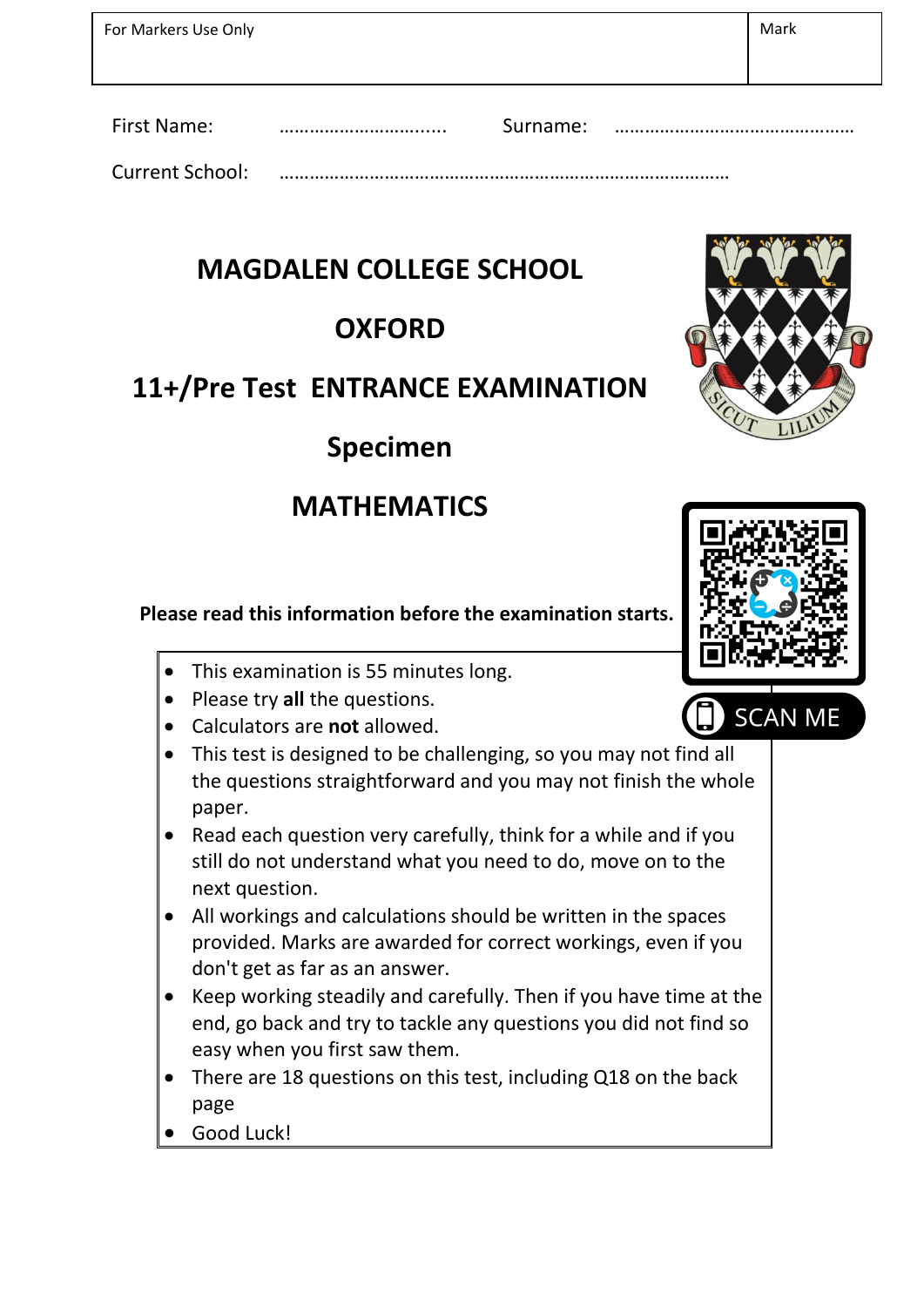|  | Work out: |
|--|-----------|
|--|-----------|

a)  $153 + 78$ 

| b) $185 - 43$     | Answer a)____________[1]  |  |
|-------------------|---------------------------|--|
| c) $532 - 85$     | Answer b)____________[1]  |  |
| d) $53 \times 9$  | Answer c)____________[1]  |  |
| e) $37 \times 23$ | Answer d)_____________[1] |  |
| f) $238 \div 7$   | Answer e)_____________[2] |  |
| g) $442 \div 17$  | Answer f)_____________[1] |  |

Answer g)\_\_\_\_\_\_\_\_\_[2]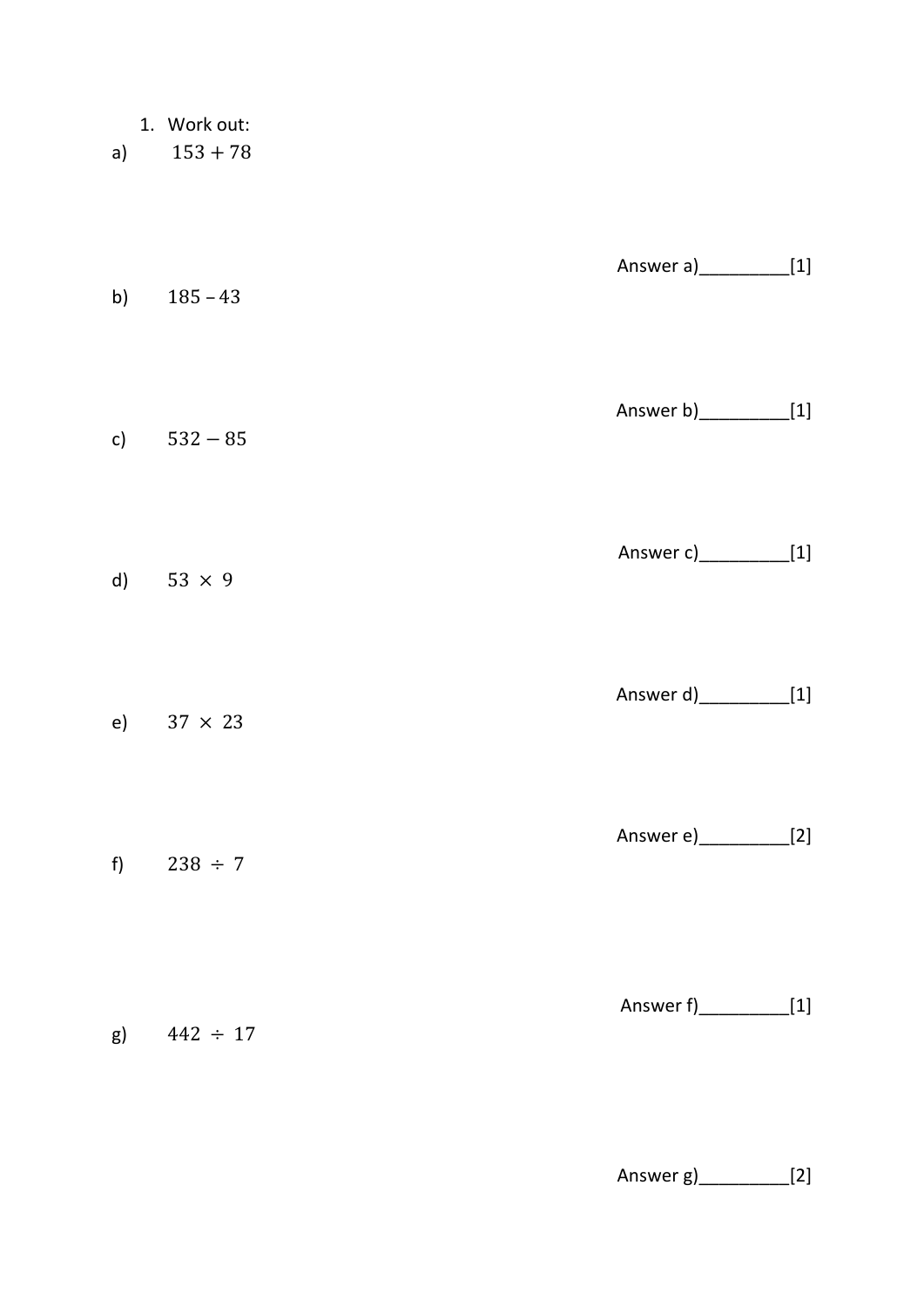2. Find the perimeter and area of this shape:



Perimeter = \_\_\_\_\_\_\_\_\_\_\_\_\_\_\_cm



$$
a) \qquad \frac{5}{12} + \frac{4}{12}
$$

Answer a) \_\_\_\_\_\_\_\_\_[2]

b)  $\frac{1}{6} + \frac{1}{3}$ 3

Answer b) \_\_\_\_\_\_\_\_\_ [3]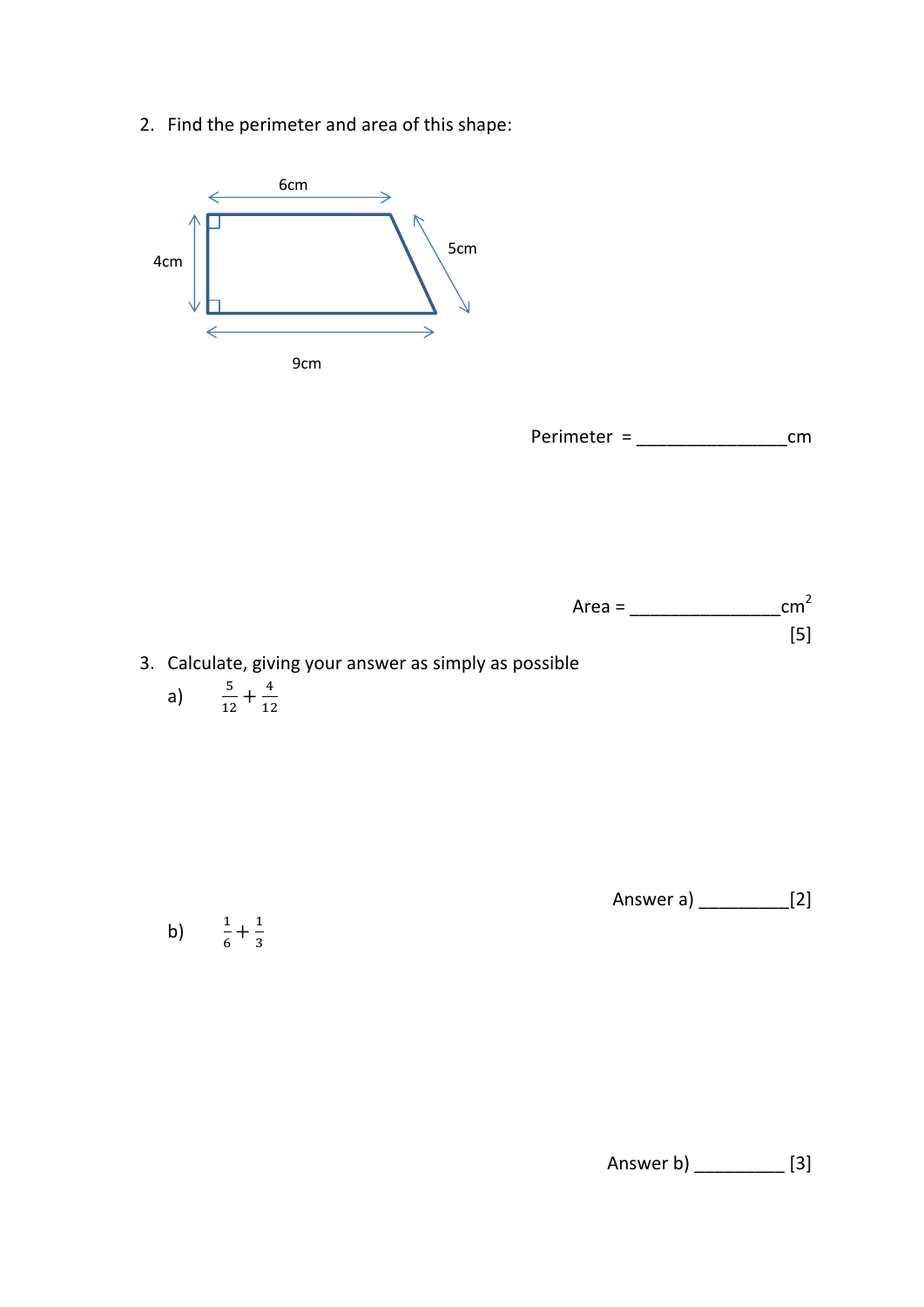- 4. Find:
	- a) 30% of £70
	- Answer a) £\_\_\_\_\_\_\_\_\_[1] b) a fifth of £70 Answer b) £\_\_\_\_\_\_\_\_\_[1] c) 80% of a half of £70 Answer c) £\_\_\_\_\_\_\_\_\_[2]
- 5. Find the missing angles (diagrams not to scale):



Answer: a = \_\_\_\_\_\_\_\_<sup>o</sup>[1]

Answer: b = \_\_\_\_\_\_\_\_ <sup>o</sup>[1]



- Answer:  $c = \sqrt{2 \cdot 1}$
- Answer: d = \_\_\_\_\_\_\_\_\_ o [1]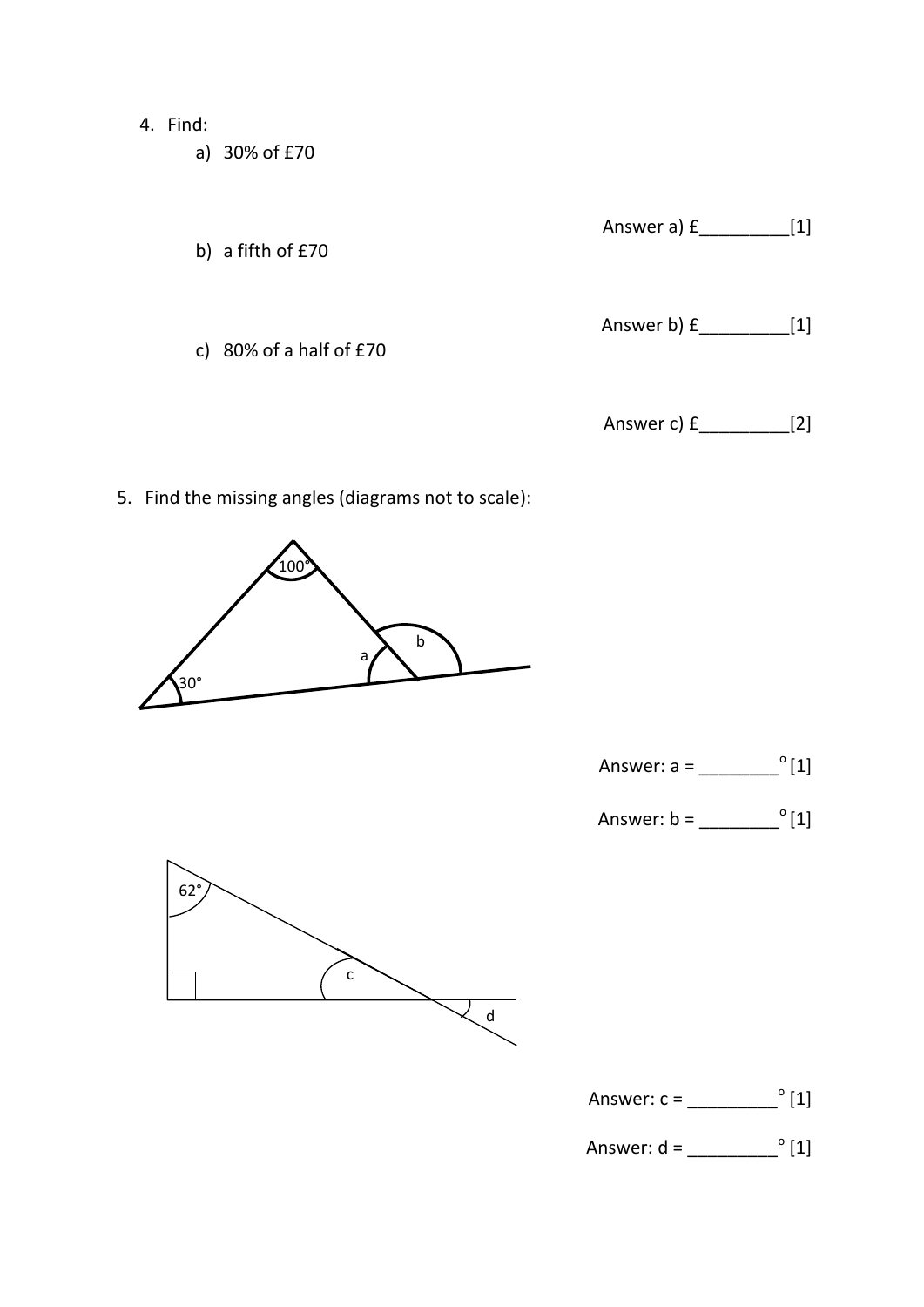- 6. Find the next 2 numbers in the following sequences:
	- a) 3, 7, 11, 15, 19,  $\frac{1}{1}$
	- b) 3, 6, 12, 24,  $\frac{1}{\sqrt{2}}$
	- c)  $3, 5, 9, 15, 23, \underline{\hspace{1cm}}, \underline{\hspace{1cm}}$
	- d)  $\frac{1}{5}, \frac{3}{10}$  $\frac{3}{10}$ ,  $\frac{5}{10}$  $\frac{5}{17}$ ,  $\frac{7}{26}$  $\frac{7}{26}$ , \_\_\_ , \_\_

[8]

7. Complete the table below, giving fractions in their lowest terms.

| <b>Fraction</b>       | <b>Decimal</b> | <b>Percentage</b> |
|-----------------------|----------------|-------------------|
|                       |                | 50%               |
|                       | 0.75           |                   |
| $\frac{3}{5}$         |                |                   |
| 17<br>$\overline{20}$ |                |                   |

[6]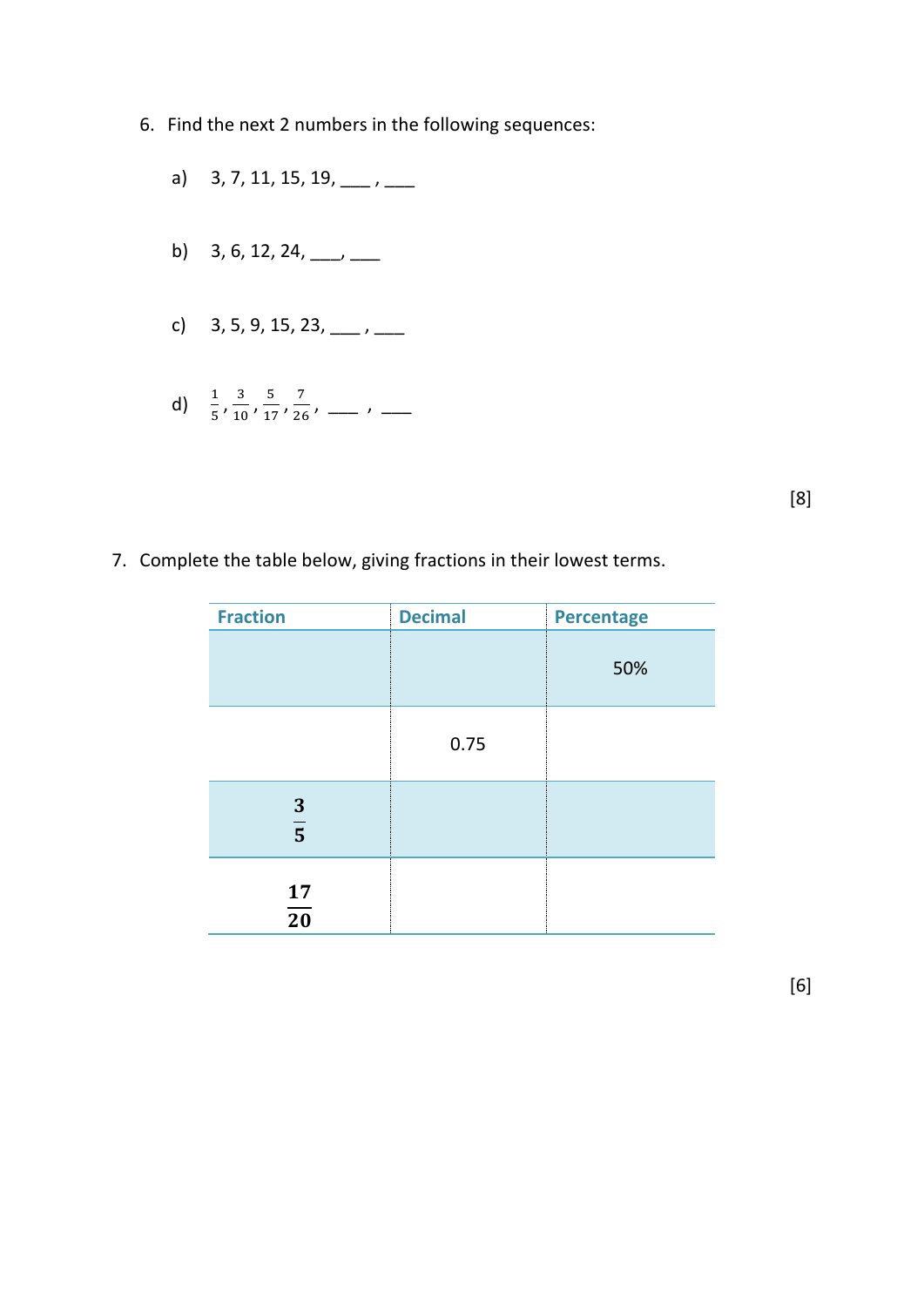8. The table shows part of the railway timetable from Edinburgh to St Andrews. Some trains stop at every station and others are express trains. All stopping trains take the same time between each station as each other.

|                   | <b>Express</b> | Stopping | <b>Express</b> | Stopping | <b>Express</b> | Stopping |
|-------------------|----------------|----------|----------------|----------|----------------|----------|
| Edinburgh         | 13:18          | 13:43    | 14:24          | 14:41    | 15:20          | 15:34    |
| Haymarket         |                | 14:06    |                | 15:04    |                |          |
| Kircaldy          |                | 14:18    |                | 15:16    |                |          |
| Ladybank          |                | 14:23    |                | 15:21    |                |          |
| <b>St Andrews</b> | 14:02          | 14:38    | 15:08          | 15:36    | 16:04          |          |

a) How many minutes does it take to travel between Edinburgh and Kircaldy?

Answer a) \_\_\_\_\_\_\_\_\_[1]

b) Complete the times in the boxes in the table above for the stopping train that leaves Edinburgh at 15:34

[3]

c) How much longer does the stopping train take than the express train for the journey from Edinburgh to St Andrews?

Answer c) \_\_\_\_\_\_\_\_\_[2]

d) James arrives at Edinburgh airport at 13:05. It takes him 27 minutes to get from the plane and collect his baggage. It then takes him 45 minutes to get to Edinburgh railway station. How long does he have to wait for the next train to St Andrews?

Answer d) [3]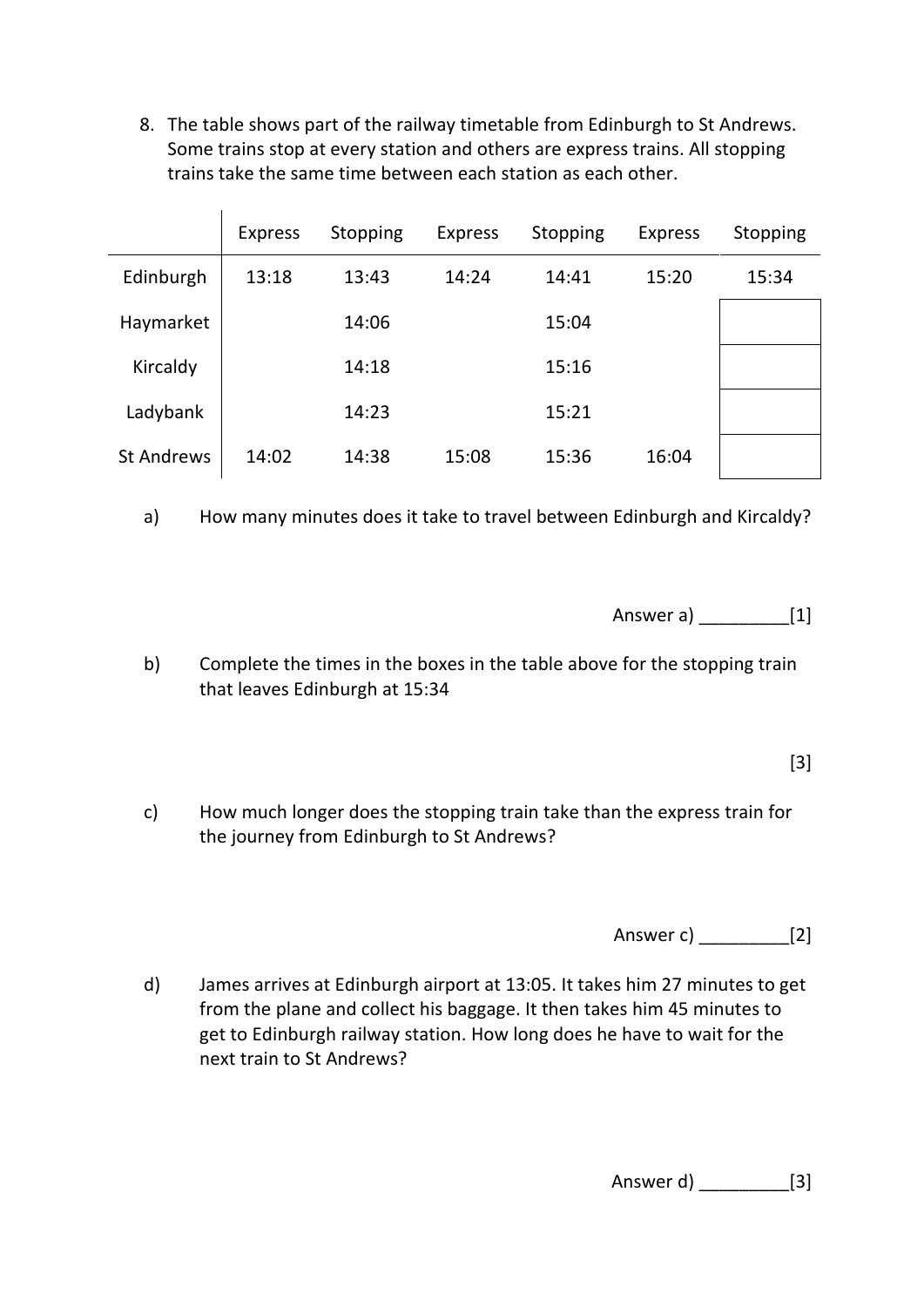9. For each shape draw a rectangle that has the same area as the shape on the left. The first one is done for you.



eg.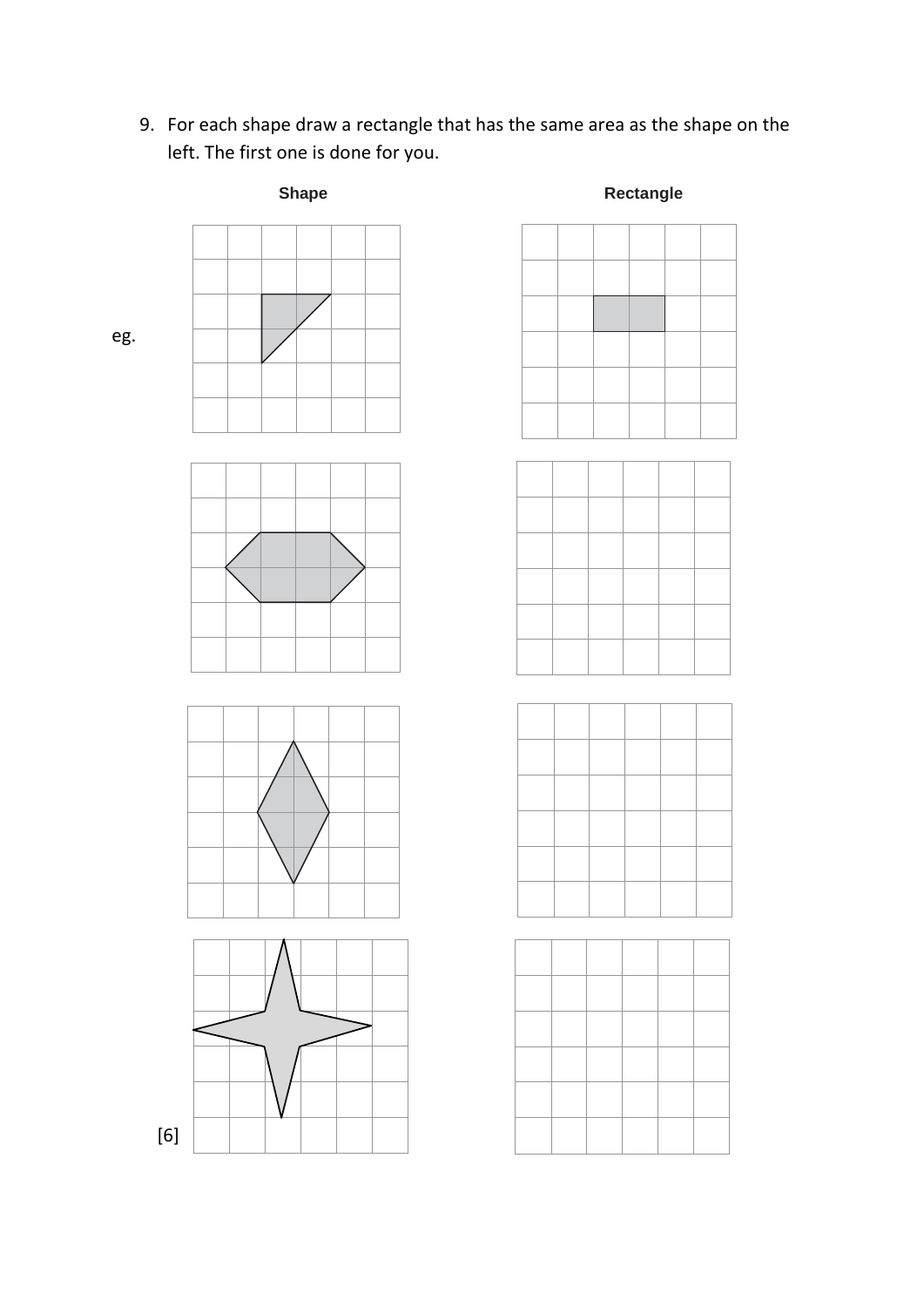10.James was given £15 to buy supplies for the university year. He chose to spend it on pens and pencils





each pen costs £1.25 and each pencil costs 80p

a) If James buys 5 pens and 7 pencils, how much money will he have left?

Answer\_\_\_\_\_\_\_\_\_\_\_\_[3]

b) If instead James buys a set of 5 pencils, what is the maximum number of pens he can buy?

Answer [3]

c) If instead James ends up with £2.80 left of his money how many pens and how many pencils did he buy?

Pens\_\_\_\_\_\_\_\_\_\_\_\_\_ Pencils\_\_\_\_\_\_\_\_\_\_\_ [4]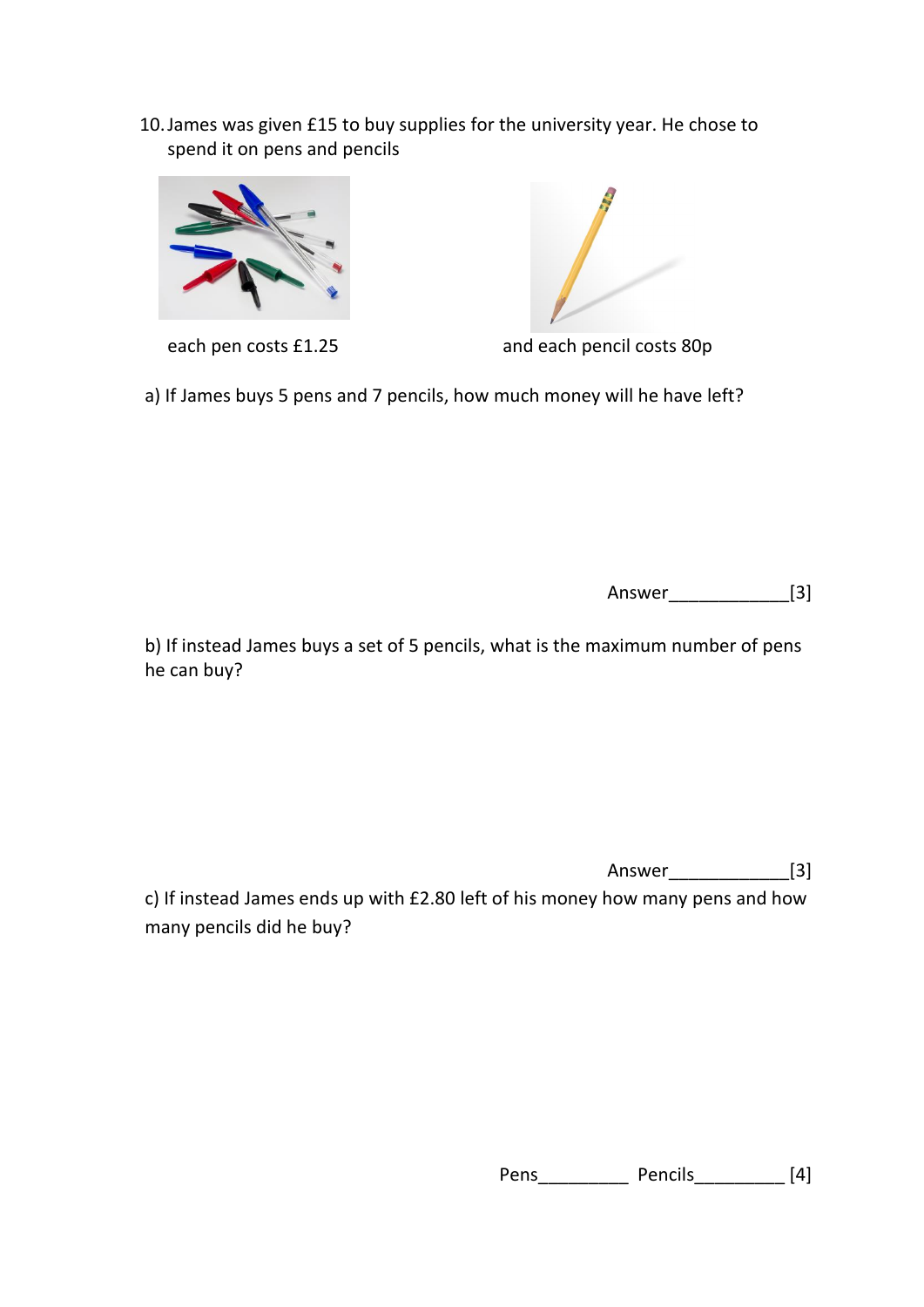#### 11.

12 boy scouts will eat 30 loaves in 4 days a) How many boy scouts will eat 60 loaves in 4 days? Answer\_\_\_\_\_\_\_\_\_[2] b) How many days will it take 6 boy scouts to eat 30 loaves? Answer\_\_\_\_\_\_\_\_\_[2] c) How many loaves will 3 boy scouts eat in 8 days? Answer\_\_\_\_\_\_\_\_\_[2] 12.Put these numbers in order from smallest to largest: 60% 17/25 2/3 0.66 Answer: \_\_\_\_\_\_\_\_\_<\_\_\_\_\_\_\_\_<\_\_\_\_\_\_\_\_<\_\_\_\_\_\_\_\_ [3] smallest and a largest largest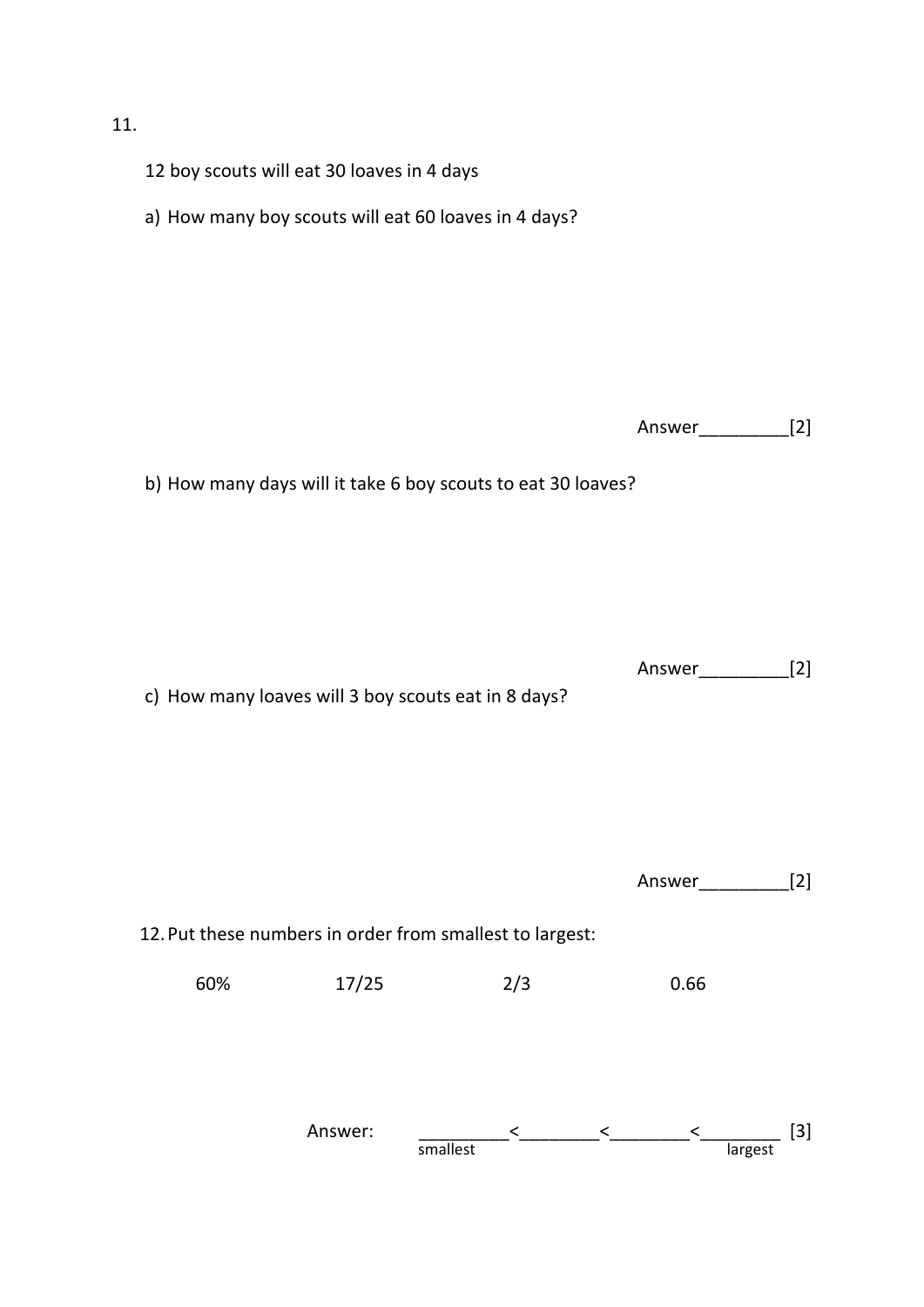13.There are four unknown positive whole numbers. The mean of the two smallest numbers is 3. The mean of the three smallest numbers is 5. The mean of all four numbers is 7. All the numbers are different and odd. What are the four numbers?

Answer\_\_\_\_\_\_\_\_\_\_\_\_\_\_\_\_\_\_\_[5]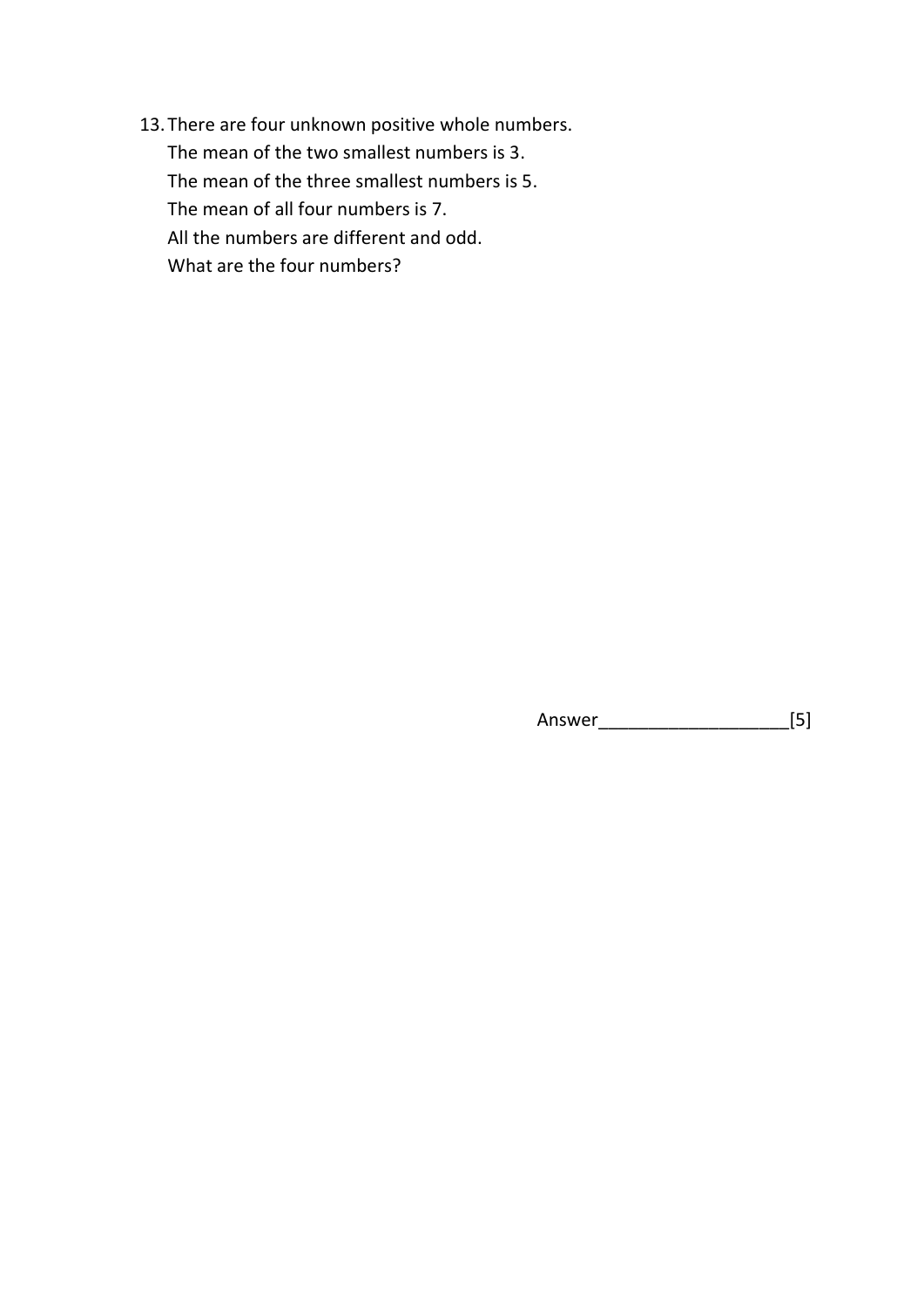14.

*Ten green bottles hanging on a wall Ten green bottles hanging on a wall If one green bottle should accidentally fall, There'd be nine green bottles hanging on the wall Nine green bottles…*



If the first bottle fell at ten past five in the morning (5.10am) and the others fell down at five minute intervals, at what time would the last bottle fall?



15.The dotted line is a line of symmetry of a shape, which is partly drawn. On the grid complete the shape.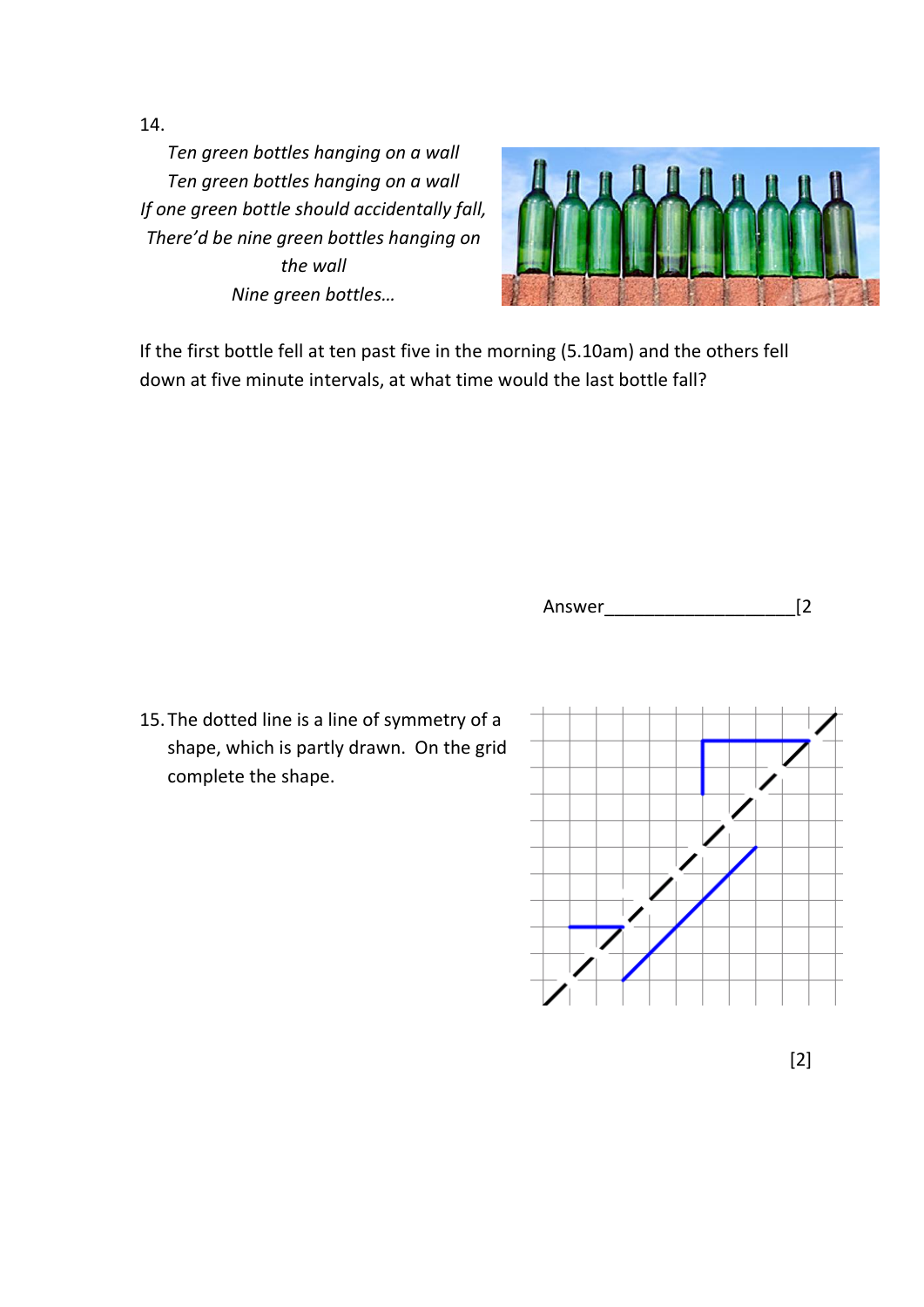16.Here are five cards with numbers printed on them.



The cards can be placed in order to form a 5-digit number.

For example the smallest number that could be made with all 5 cards is:



a) Using all 5 cards what is the largest possible odd number

| Answer |  |  |
|--------|--|--|
|--------|--|--|

b) Using all 5 cards what is the number that is closest to 50,000?

Answer\_\_\_\_\_\_\_\_\_\_\_\_\_\_\_\_[2]

c) Using only two of the cards, what is the largest possible **prime** number?

Answer [2]

d) Arrange any three of the number cards to give the largest possible answer to this multiplication

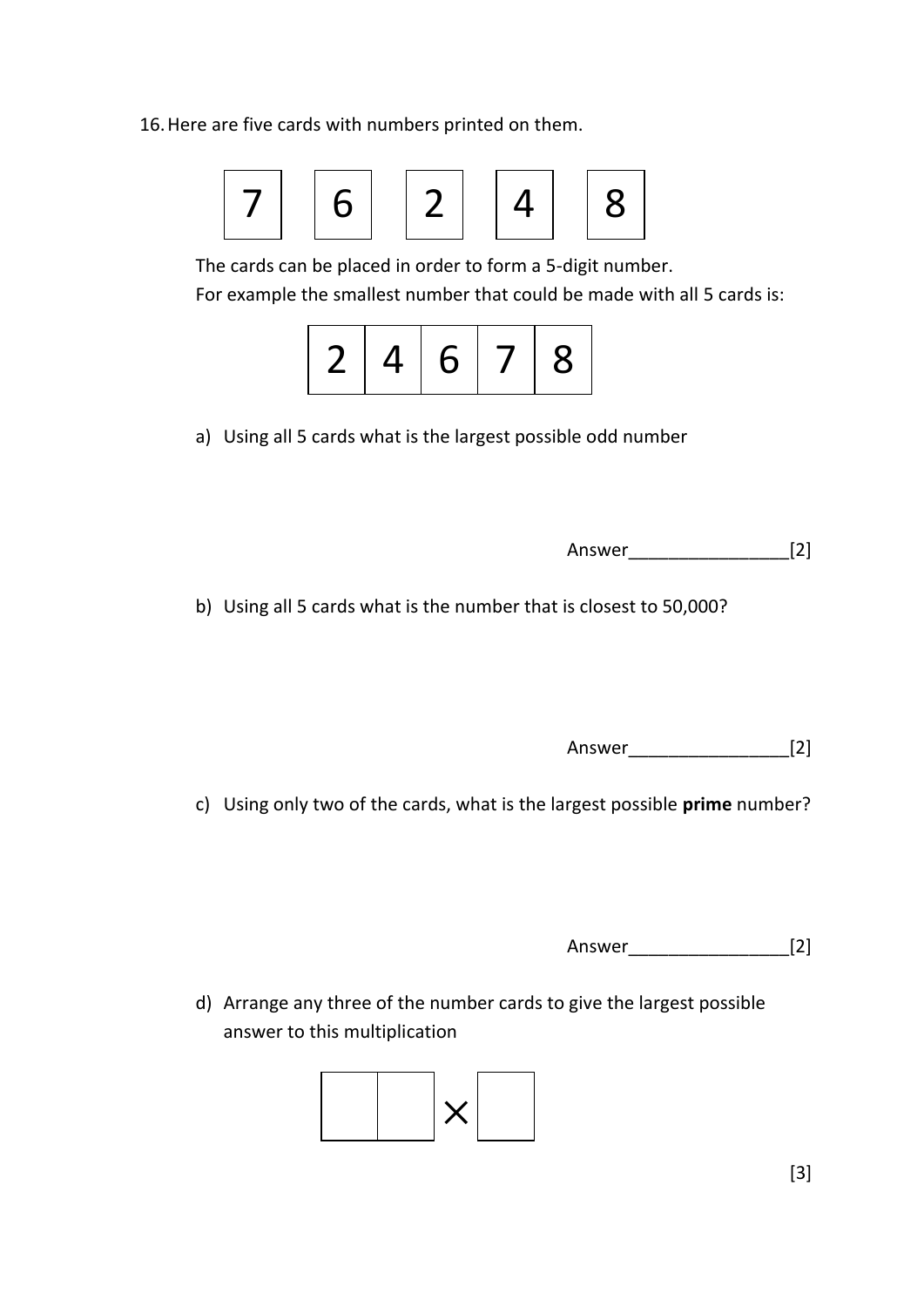- 17. For each of the following questions you need to find a whole number between 0 and 100 that has the following properties.
	- a) When the number is divided by 4 the remainder is 0. When the number is divided by 7 the remainder is 6. When the number is divided by 5 the remainder is 0. What is the number?

Answer\_\_\_\_\_\_\_\_\_\_\_\_[2]

b) When the number is divided by 5 the remainder is 4. When the number is divided by 6 the remainder is 0. When the number is divided by 7 the remainder is 0. What is the number?

Answer\_\_\_\_\_\_\_\_\_\_\_\_[3]

c) When the number is divided by 2 the remainder is 1. When the number is divided by 3 the remainder is 1. When the number is divided by 5 the remainder is 0. When the number is divided by 7 the remainder is 1. What is the number?